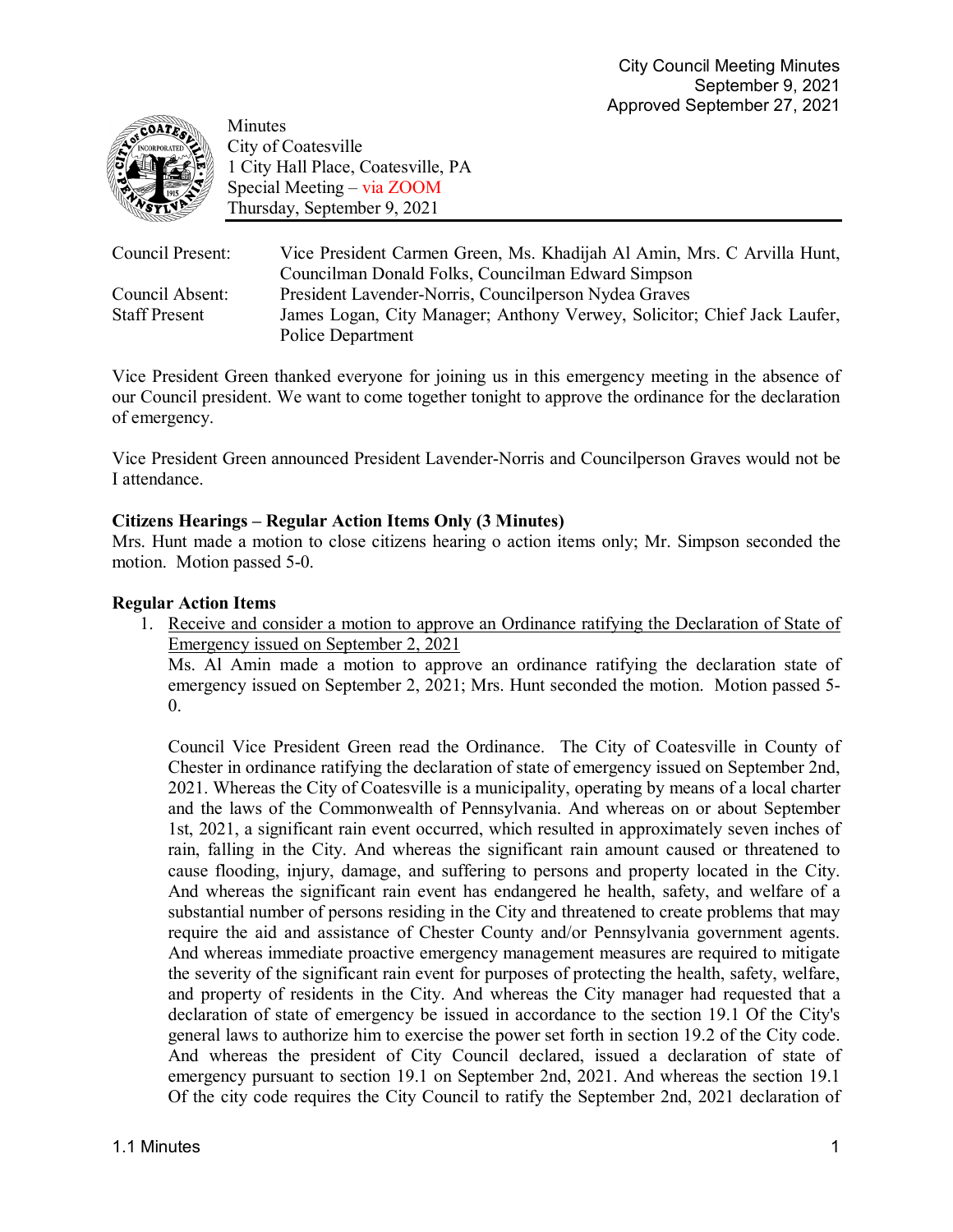the state of emergency pursuant to section 2-309, emergency ordinances of the City Charter to permit the decoration to continue for a period of 30 days, unless sooner repealed. And whereas the City Council is further authorized to declare the existence of a local disaster emergency in the City pursuant to the provisions of section 7501 of the Pennsylvania Emergency Management Services Code, 35 PA 7101. And whereas the City Council of the City of Coatesville has determined that it should ratify the September 2nd, 2021 declaration of state of emergency issued, pursuant to section 19.1 of the City Code to extend the declaration of state of emergency for 30 days, from the date of the adoption.

## **Citizens Hearings Non-Agenda Items Only (3 Minutes)**

There were no citizens comments on non-agenda items at this time.

Vice President Green thanked everyone for getting on in short notice for us to approve this declaration. I know that councilman Folks and councilwoman Al Amin, have been out there working all day. So, I know you guys are tired. But we just got to continue to pray for our residents and pray that the government and FEMA will come through and we'll get assistance. So, thank you again for joining us for this.

Vice President Green stated we need to get the assessment form filled out for the City of Coatesville and also for the County. We want to ask that everyone can in their Ward put out information to everyone in their Ward, that they would get that information to us. Ms. Hunt in the second ward, if you would be able to contact your representative in the second ward to see if anyone is having a damage, so that we can get the assessment form filled out for the City and also the assessment survey form for the County. Mr. Folks, in Ward two. Mr. Simpson for Ward one. Ms. Al Amin you're at large. So, any assistance that you can give throughout the entire City would be great.

Mr. Logan explained there no timeframe stated, but as we are working to get them in, we are also awaiting President Biden to make an announcement tonight. We hope that he would declare the state of Pennsylvania or this portion under state of emergency. So, the County would like to get them in as soon as possible. They are making a count right now from the survey that's on their website. But this individual assistance is just going to help us get to that \$20 million mark that we need to activate payment FEMA funds.

Vice President Green asked Mr. Logan, because I want to make sure I'm doing this accurately. So other individuals that got water in their basement, but they didn't require the help of all the volunteers. They got water, but they were able to pump it out. They don't normally get water. Should they also fill out one of these forms or is it just the individuals that sustained the major damage? Mr. Logan relied yes, for anyone sustained or suffered any damage from water, whether it's minor or major.

Ms. Al Amin asked Mr. Logan if the needs assessment forms are in attachments. Mr. Logan stated he sent them out actually, before we got it out to the public in an earlier email. They are on our website as well as we have them in the lobby here. Some people will come in and probably use this one or they'll go directly to the County site and use the surveys. So, there's two different forms. Ms. Al Amin replied okay. So, both need to be filled out? Mr. Logan replied either one. They can fill out either one. Ms. Al Amin said I thought you said you needed both. Mr. Logan said well, the individual assistant form that we have from the County is a lot more detailed than the one that's online. And this form, I think just helps them with a little bit more clarification of what the damages were. Mrs. Hunt asked with filling these out, does this bring assistance to the individuals or is this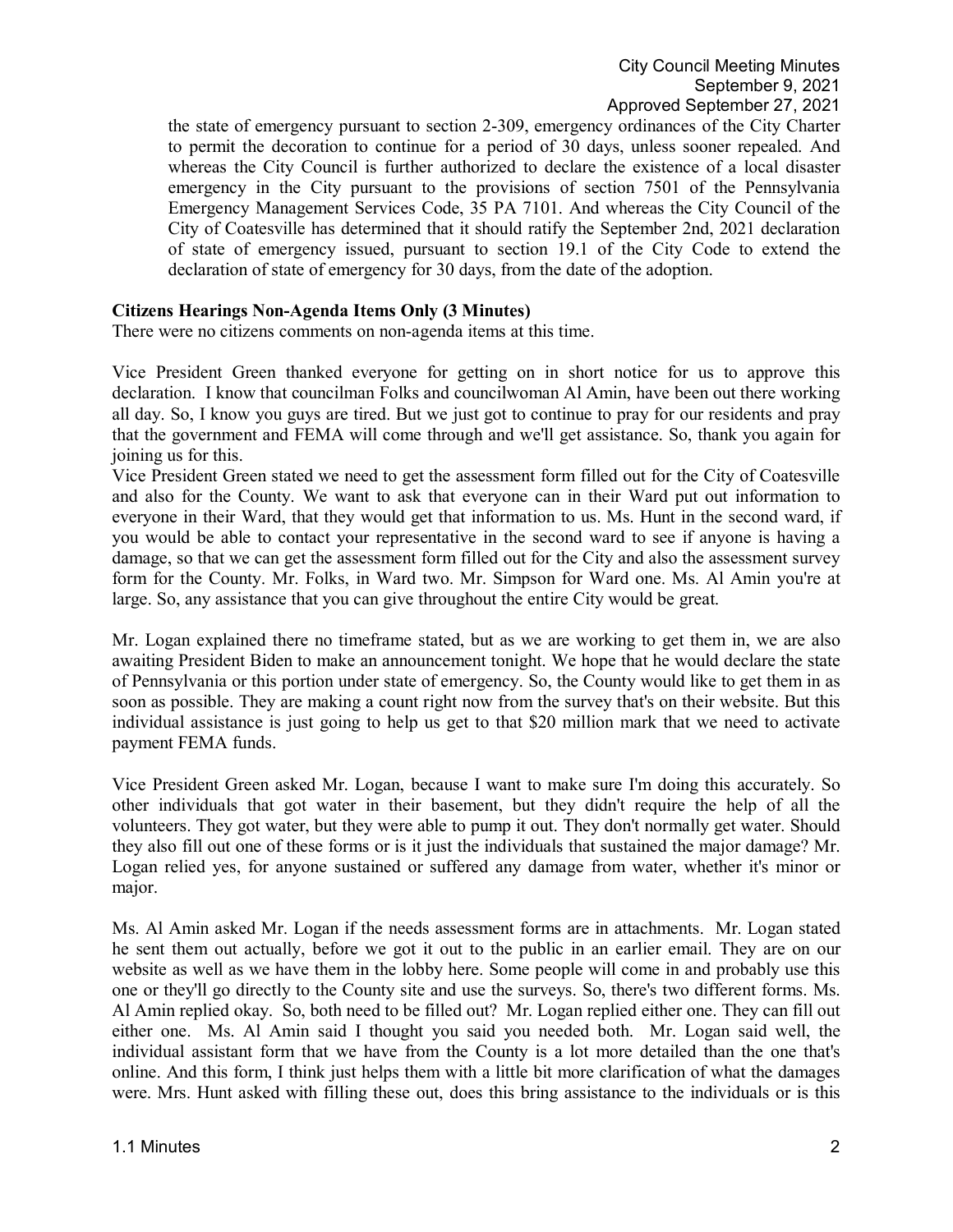just so collectively as the City, we can get the funds to help improve our infrastructure and the drainage system that we need? Because I know someone will ask that question, will I get something individually? Mr. Logan explained no, this form just helps us with the count toward activated FEMA money. Once we get there, the County will establish a kind of a recovery center, if you will. And individuals will be asked to go there and report their claims or they even carry this form. But there will be a recovery center established once we get that FEMA number. Mrs. Hunt thanked Mr. Logan.

Vice President Green explained it's real important though. The more people that we have completing the assessments shows the more urgency, where the bigger the need is, I think with PEMA and FEMA, it's showing a need. Mrs. Hunt asked are we... And I know now with the age of computers we'd rather do it that way. But is it a way that we could send a mass bulk mailing out to all of our residents to make sure they get the forms? Or is that not possible? Is it not feasible? Mr. Logan replied yes, we actually talked to Bill Turner today, the Director of the Emergency Office and for the County and they had looked into that. It would be difficult. They would have to have everyone's email address. We also talked about, as everyone would get their emergency service alert, like the flood alerts and things like that. We talked about, if that would be a way to get the information out. The thing there is that everyone has not opt into that system. So, unless you are opt in, you still wouldn't get the notification. So now we're trying to explore, if we can, what's happen to the school districts method, which when there's an issue at school, whether it's closing, they send out a text message blast to all the parents. So, Bill is going to be looking into that to make sure that people would get the form in the body of that text message. Mrs. Hunt stated that she was speaking more of a physical mailing. Mr. Logan explained that it would cost money to mail it and put it in the mail for them. And I guess the other thing that we probably would be looking at is are those particular residents and tenants in their homes, because a lot of them are not there right now. Just a note about that today. Ms. Al Amin and Mr. Folks have been down there for several days. Today or tomorrow, I think tomorrow if I'm not mistaken, will probably be the last day that we're going to allow volunteers to go into homes because of the mold. You go into some of them now, the black mold has already started on the walls and we can't jeopardize the volunteer going into a situation like that.

Vice President Green explained that was one of his reasons for asking the help of Council with your Wards, to see what we can do to assist in that. Mrs. Hunt replied okay, thank you. Vice President Green asked if Mr. Logan sent the form and the attachments. I can print those forms from the attachment that you sent, right? Mr. Logan replied yes. Vice President Green asked with the individual assessment. Now I just want to clarify one thing. So are you saying the survey thing they don't have to do or they should do it for the County? They should do both, right? Mr. Logan replied I would say both. But some people are going to... They may not, I think they're going to do the easier one. The easier one is the survey from the Chester County website. That's the easiest form to complete. Vice President Green stated yes, but how pressing would it be for Coatesville to do the individual one too? Because see, I don't want the County, doing these surveys and they get all this money and then here we go being on the short end of the stick, as far as the allocation of it. You know what I mean?

Mr. Verwey explained it is not really designed that way. What the County is doing is they're doing a complete count of all of the forms or surveys that they're counting. So it's Coatesville, it's Downingtown, it's all of the areas that would have been affected for the County. And whatever that number is, they'll do a cross-check. So for example, they may have 500 surveys on their website and only 200 assistant forms here. Whatever that total number is when it gets 20 million, whether it's Coatesville or Downingtown, we all are part of that activation of FEMA and PEMA.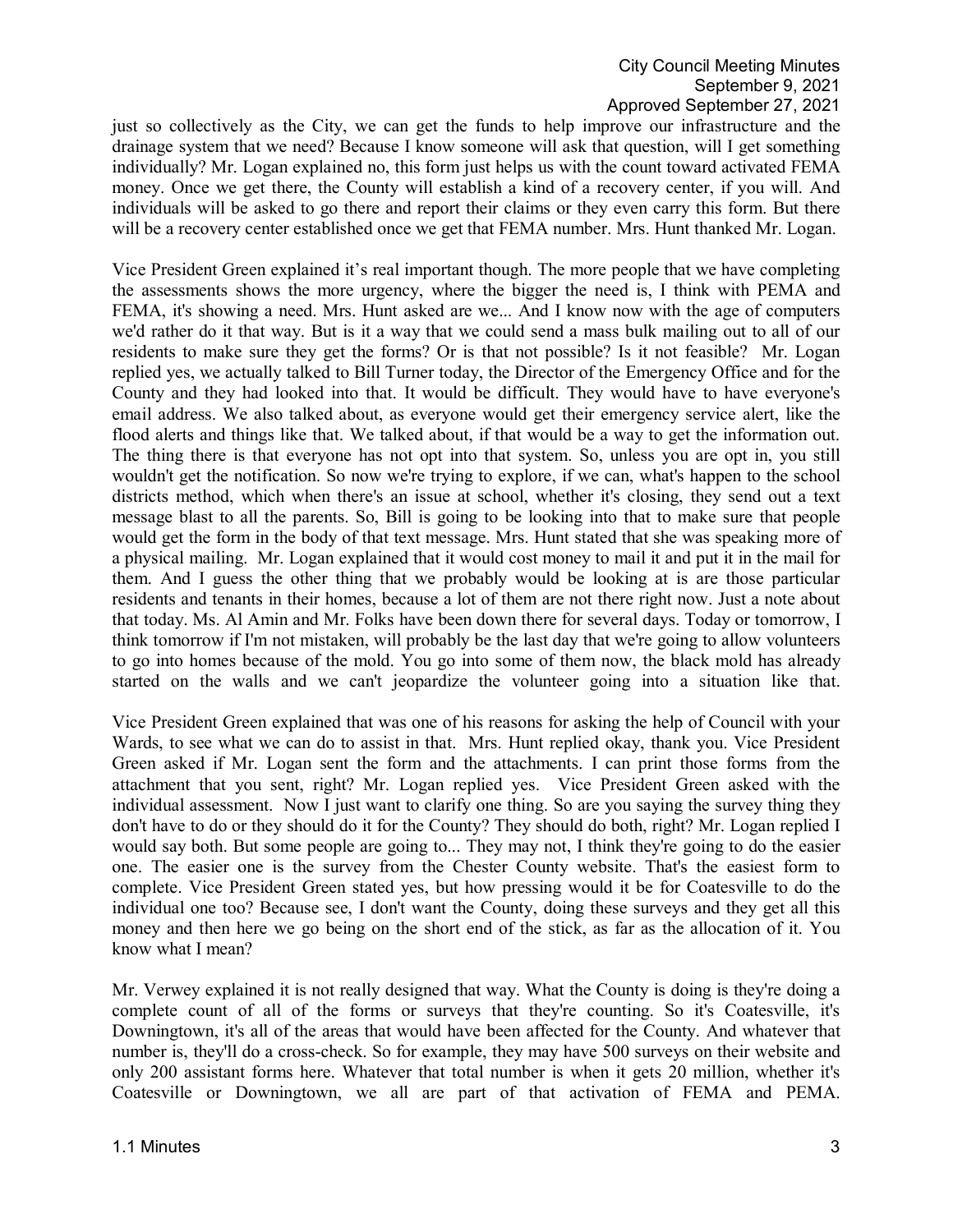Ms. Al Amin asked Mr. Logan, if... And maybe I'm wrong, so please correct me if I'm wrong. The other day, is not the new Flood Coordinator... And you are correct after tomorrow, we will not be doing any more basements because it's just too much of a hazard. But are they not ultimately going to do something going door to door in the really, really heavy hit areas? Or did I misunderstand what was said? When we were in the meeting with Bill Pierce and you know, Jennifer is now the Flood Coordinator? We were talking about these surveys because some people are going to need help filling them out. And I know that you now have one in Spanish. But was it not said that at some point that's going to be a door to door effort? Vice President Green stated we are the are the major areas, but other people were affected with other stuff too, that weren't in the major areas. Ms. Al Amin replied no, I do know that. I was just looking for clarification on whether or not somebody was going door to door in the major areas, because there's many people there that I don't think they would be able to do the forms by themselves. So, I was just looking for clarification on that. Mr. Logan explained that it is his understanding that Jen will coordinate that with send some volunteers. I dropped off a package to her the other day, so she has this form in hand. Ms. Al Amin stated ok. It was just door to door. Is it just for the major hit areas or was it for everyone. Mr. Logan replied it's for everyone. Ms. Al Amin thanked him for the clarification. Vice President Green explained that's where we'll come in with our Wards, because some of the Wards didn't get major stuff, but a lot of them got damaged. You know what I mean? They were not reported for cleanup. Vice President Green stated we can either print them out from what Mr. Logan sent in an email, or we can go to City hall and get forms. Great. Anything else.

Mrs. Hunt thanked Mr. Logan and his team and all of the councilpersons that have been going out and going over and above and doing the extra things in our Wards. And just through prayer and hard work will help to get our City back together by Police Department or Fire, everybody, Public works, Fire, and even us as councilpersons. And thank you so much.

Vice President Green announced she got some damage. I rented a huge dumpster and my dumpster is so full. I got to rent another one. I didn't realize how much damage. And it was because of the rain that we had, the storm that we had and things got wet and they weren't as bad as the first storm. But this time, with this storm, it was totally so horrible. And that's why I know that there's a lot of, there's a few people in the fourth Ward, in my ward that did have damage in it. They need to know so that they can get assistance.

Mrs. Hunt stated she had more damage in her basement than what she thought too. I've been having stuff drained and it was even too much for the sump pump. So initially looking, because I don't go on the basement. I do not like basement. But so I just looked from the steps. But then when the guys went down and they looked at it, it was way more than what I had thought. Ms. Al Amin said Carmen, we did some basements in your Ward. We were actually in your Ward and get some basements. Vice President Green stated y'all should have come and did mine. Ms. Al Amin stated that she didn't put her name on the list. We certainly would have been more than glad to. Vice President Green stated the dumpster arrived on Sunday. And it was a pretty big one.

Mr. Logan wanted to give everyone an update. I've sent you a couple of updates from the County. But that's what's going on in real time from their end. But just FYI, the senior center we'll be staging supply. If you have any folks that want to donate, to offering supplies, the senior center it's going to be housing those supplies. Mr. Wood has been generous enough to open up one of his vacant properties, which is directly across the street from the senior center. And that is where they're going